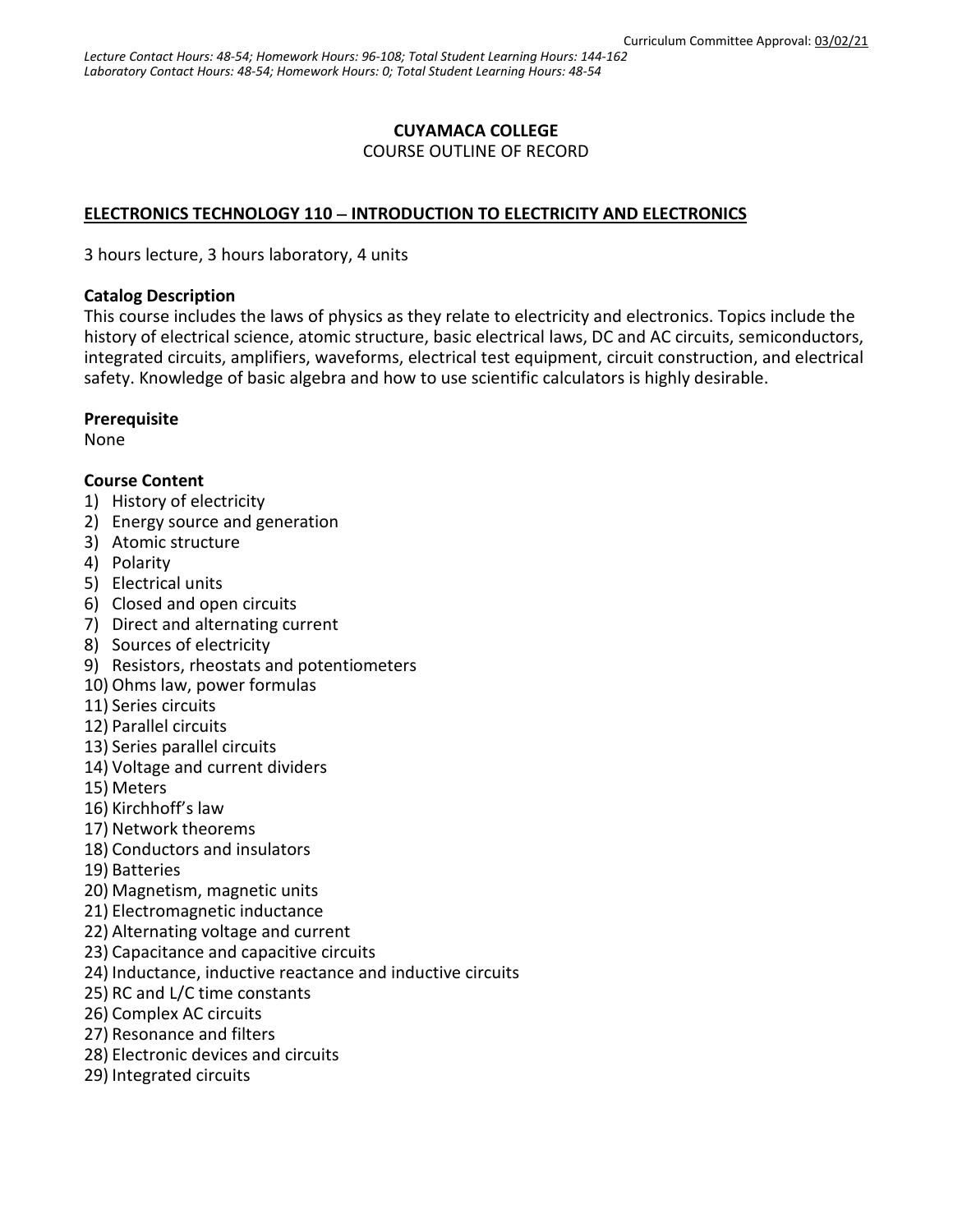# **Course Objectives**

Students will be able to:

- 1) Analyze the historical development of energy sources and supply in the field of electricity/electronics.
- 2) Evaluate career opportunities in the field of electronics.
- 3) Demonstrate and describe basic electrical safety principles and practices.
- 4) Distinguish differences in physical and operating characteristics, and explain how the various electronics components are used in their applications.
- 5) Describe basic atomic structure and explain the role it plays on electrical and electronic systems.
- 6) Describe the differences between and evaluate the characteristics of resistance, current and voltage in a circuit.
- 7) Differentiate between direct and alternating current.
- 8) Calculate total and branch circuits' resistance in series, parallel and series parallel circuits.
- 9) Build various circuits using laboratory circuit boards.

## **Method of Evaluation**

A grading system will be established by the instructor and implemented uniformly. Grades will be based on demonstrated proficiency in subject matter determined by multiple measurements for evaluation, one of which must be essay exams, skills demonstration or, where appropriate, the symbol system.

- 1) Quizzes, written exams that measure students' ability to safely: identify, determine the necessary action or repair, diagnose and measure electrical circuits, and describe tasks relating to electrical circuits.
- 2) Evaluation of student progress relating to diagnosis, expected values testing, and adjustments of electrical circuits and components.

## **Special Materials Required of Student**

- 1) Materials for electronics projects must be purchased by distance education students
- 2) Scientific calculator
- 3) Safety glasses
- 4) Computer or device with camera and microphone for web conferencing
- 5) High-speed internet access

## **Minimum Instructional Facilities**

- 1) Classroom with tables to perform electrical labs, visual aides
- 2) Software for constructing simulated electronic circuits
- 3) Variety of equipment for demonstration and student lab experiments
- 4) Cameras and digital equipment for distance education.

## **Method of Instruction**

- 1) Lecture and demonstration
- 2) Group discussion
- 3) Laboratory
- 4) Simulation
- 5) Web based training modules

## **Out of Class Assignments**

- 1) Reading assignments
- 2) Written exercises
- 3) Web based training modules